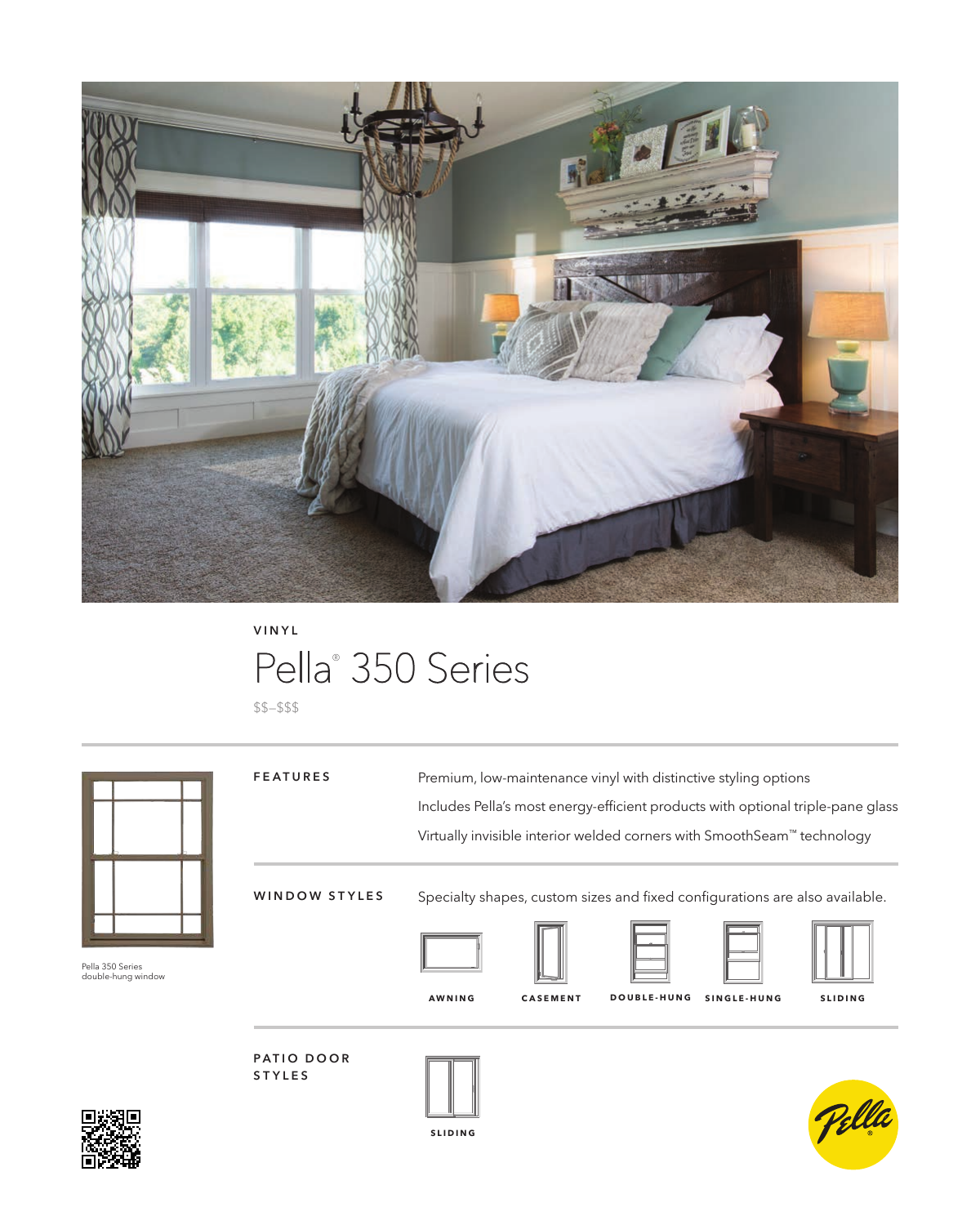## Colors & Finishes PELLA® 350 SERIES

**FRAME COLORS** Create a signature look with solid-color and dual-color frames. Dual-color frames allow you to choose a different color for the exterior with a white interior.

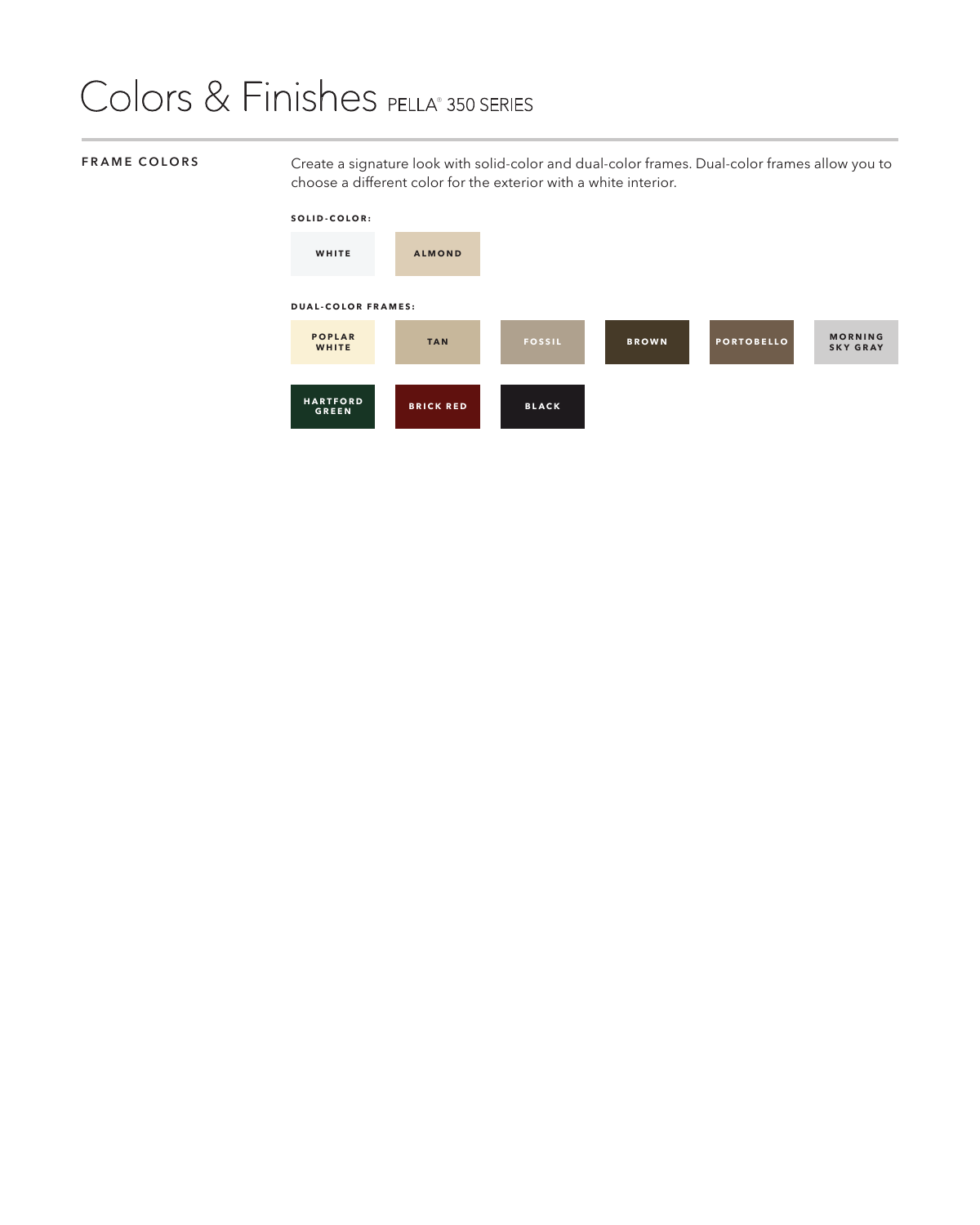# Grilles PELLA® 350 SERIES

#### **GRILLES**

Grilles are color-matched to your window or patio door interior and exterior frame color.

#### **COLOR-MATCHED SIMULATED-DIVIDED-LIGHT:**¹



**CONTOUR 7/8"**

#### **GRILLES-BETWEEN-THE-GLASS:**²



**CONTOUR 3/4"** Color-Matched Interior and 11 Exterior Colors



**CONTOUR 1"** White, Almond or Brown Only

#### **GRILLE PATTERNS**

Choose from a variety of grille patterns for the traditional look of divided light.<sup>3</sup>





| $\overline{\phantom{a}}$ |  |
|--------------------------|--|
|                          |  |
|                          |  |
|                          |  |





**6-LITE PRAIRIE 9-LITE PRAIRIE**

**9-LITE PRAIRIE** Top Sash Only

**TRADITIONAL TRADITIONAL TOP ROW**

Top Sash Only





**CUSTOM** Equally Divided



STARBURST<sup>\*</sup>





SUNBURST<sup>4</sup> PERIMETER<sup>4</sup>



- 1 Available on windows only and not available with triple-pane glass.
- 2 Appearance of exterior grille color may vary depending on the Low-E insulating glass selection.
- 3 Grille patterns offered may vary per product. See specific product information for availability.
- 4 Only available with a curved product or curved glass.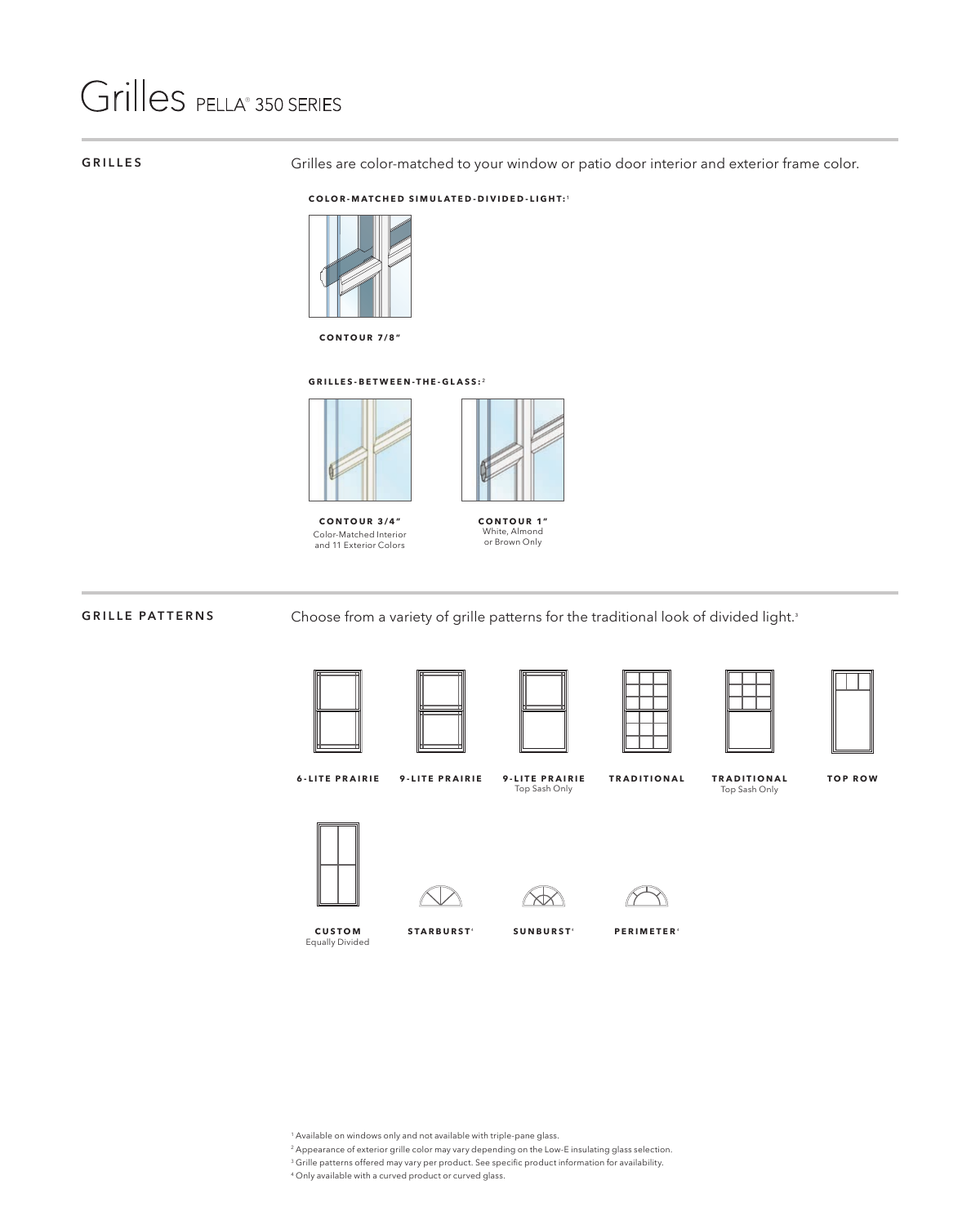## Window Hardware PELLA® 350 SERIES

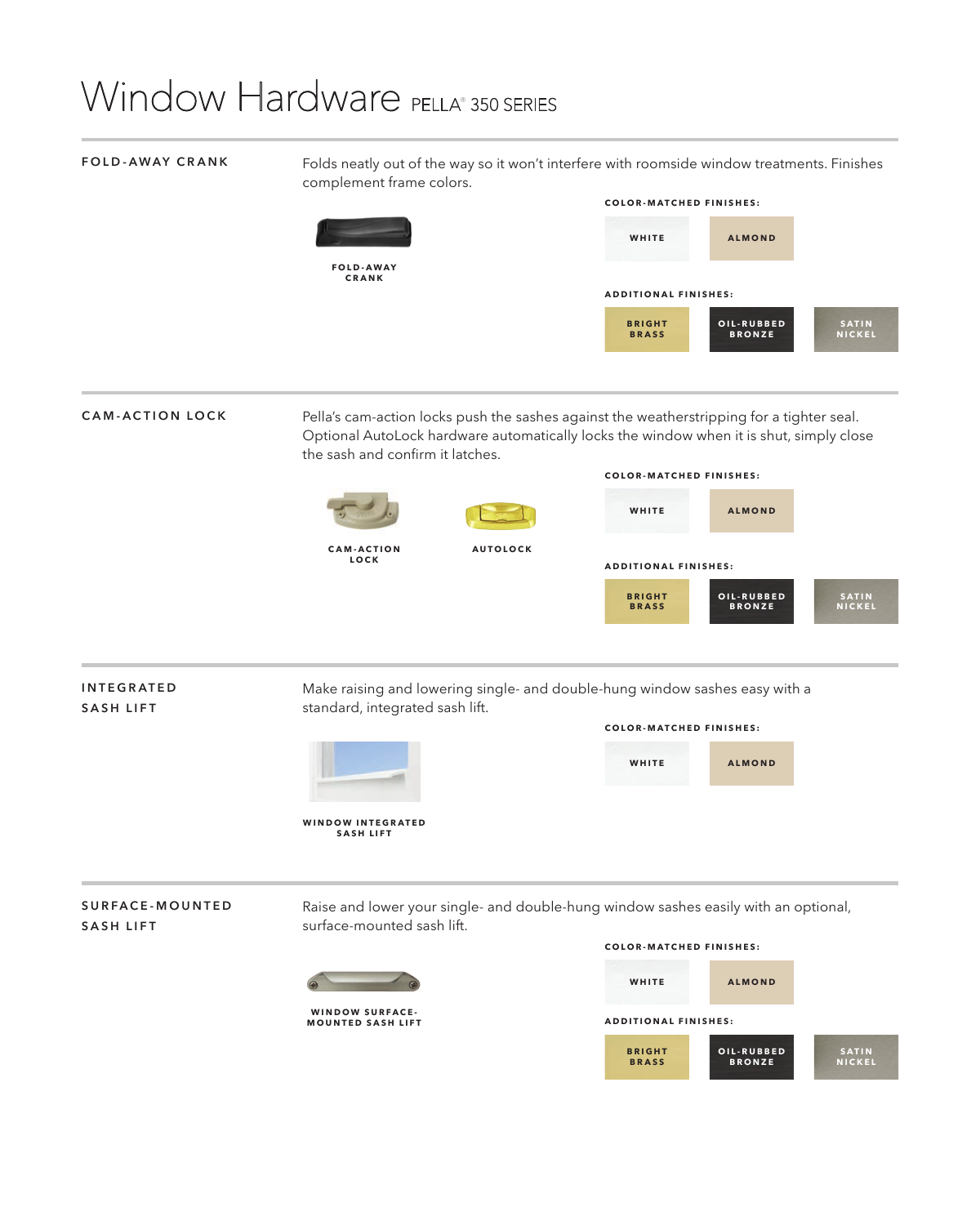### Patio Door Hardware, Blinds & Shades PELLA® 350 SERIES

### **SLIDING PATIO DOOR HANDLE**

Match the door's exterior color with a color-matched, corrosion-resistant handle.



**S L I D I N G P A T I O D O O R H A N D L E**  Standard Multipoint Locking System



#### **BLINDS & SHADES**

Dress up your sliding patio door with blinds- or shades-between-the-glass.<sup>2,3</sup>

#### **COLORS:**



**WHITE BLINDS**

**L I N E N - C O L O R E D I N T E R I O R W I T H WHITE EXTERIOR FABRIC SHADES**

1 Available on interior only.

- 2 Not available on HurricaneShield® products.
- 3 Availability varies by size. See a Pella professional for details.